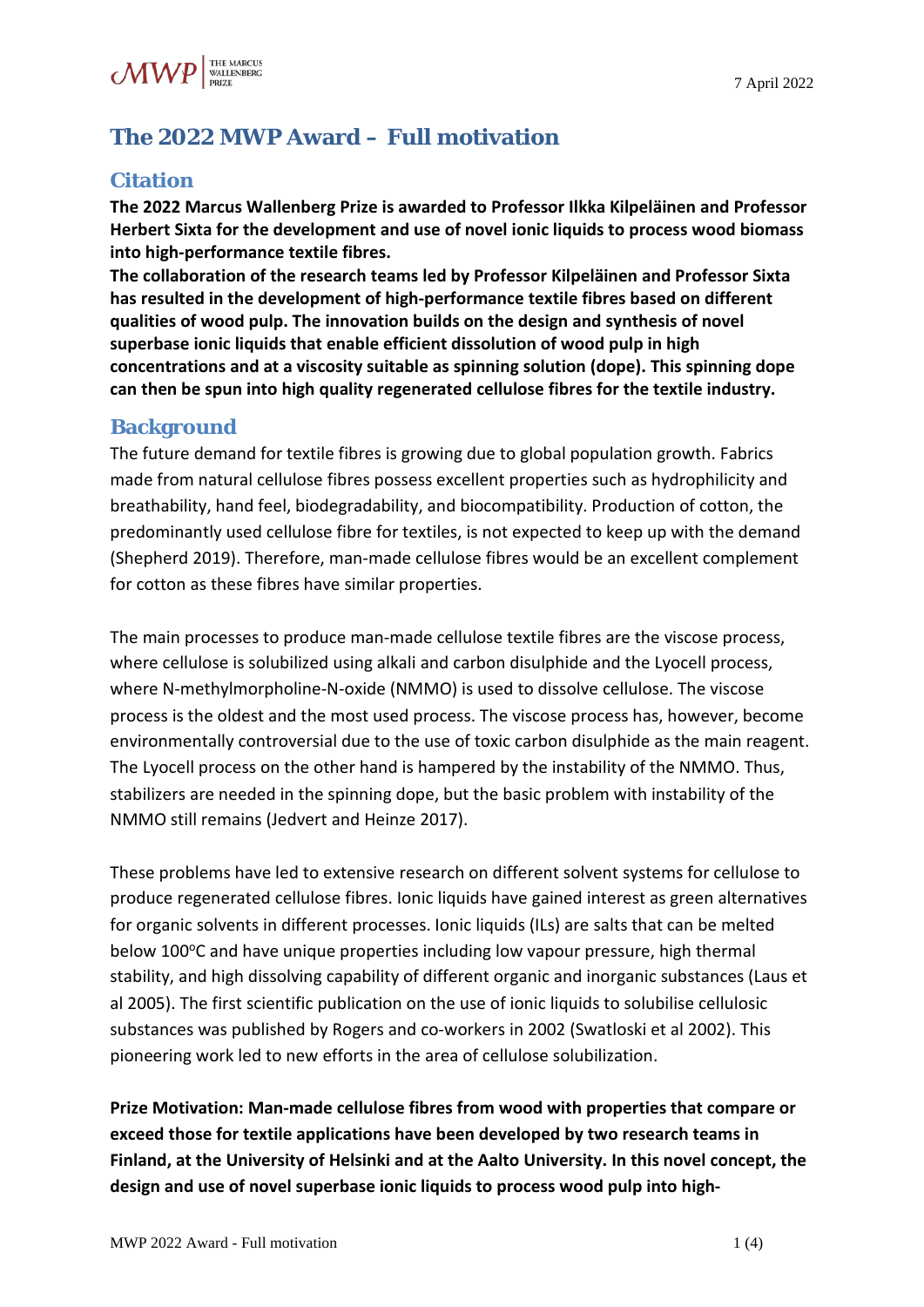

**performance textile fibres was developed and currently tested for scaling-up. The team led by Professor Kilpeläinen at the University of Helsinki developed superbase ionic liquid solvents for dissolution of wood biomass e.g. bleached or unbleached pulp or recycled cellulose pulp. Professor Sixta and his team, at the Aalto University, developed the ionic liquid-based fibre shaping process based on dry-jet wet spinning. This unique collaboration has resulted in novel concept of textile fibres from wood.**

Professor Kilpeläinen together with his team used physicochemical modelling of solution/molecular parameters to design and synthetize most suitable IL molecules for cellulose solubilization (Parviainen et al 2013). This modelling relied on Professor. Sixta and his team's understanding of requirements set by cellulose dissolution, spinning rheology and solvent recycling (Hauru et al 2012). As a result, a novel superbase ionic liquid 1,5 diazabicyclo[4.3.0]non-5-enium acetate ([DBNH]OAc) was designed for efficient dissolution of wood pulp in appropriate yields (Hauru et al 2014). The dissolved pulp was efficiently converted into textile filaments through a dry-jet wet spinning process by the Sixta team (Hauru et al 2014). Compared with the commercial NMMO-based Lyocell fibre process, the spinning could be conducted at higher cellulose concentration in the dope, while temperature during dissolution and spinning was maintained at a lower level. (Sixta et al 2015, Michud et al 2014). The combination of the two developments led to regenerated cellulose fibres of high technical quality, even exceeding the mechanical performance of Lyocell fibres (Sixta et al 2015, Bulota et al 2016). The developed process is also versatile with respect to the raw material used, as the designed IL also dissolves cellulose containing lignin, virgin and recycled paper grade pulp and recycled textile (Ma et al 2015).

This innovation by Professors Kilpeläinen and Sixta has stimulated world-wide research and industrial activity in the forest sector. The cellulose fibres obtained using the developed ILbased dissolution and regeneration process are characterized by excellent mechanical properties, which make them suitable for both textile and technical applications. The level of recycling of the IL and the impact of recycling on the process efficiency is currently further developed. The innovation is expected to result in a large range of new product and business opportunities for the forest industry.



Figure 1. IONCELL scale-up at the Aalto University (From ioncell.fi).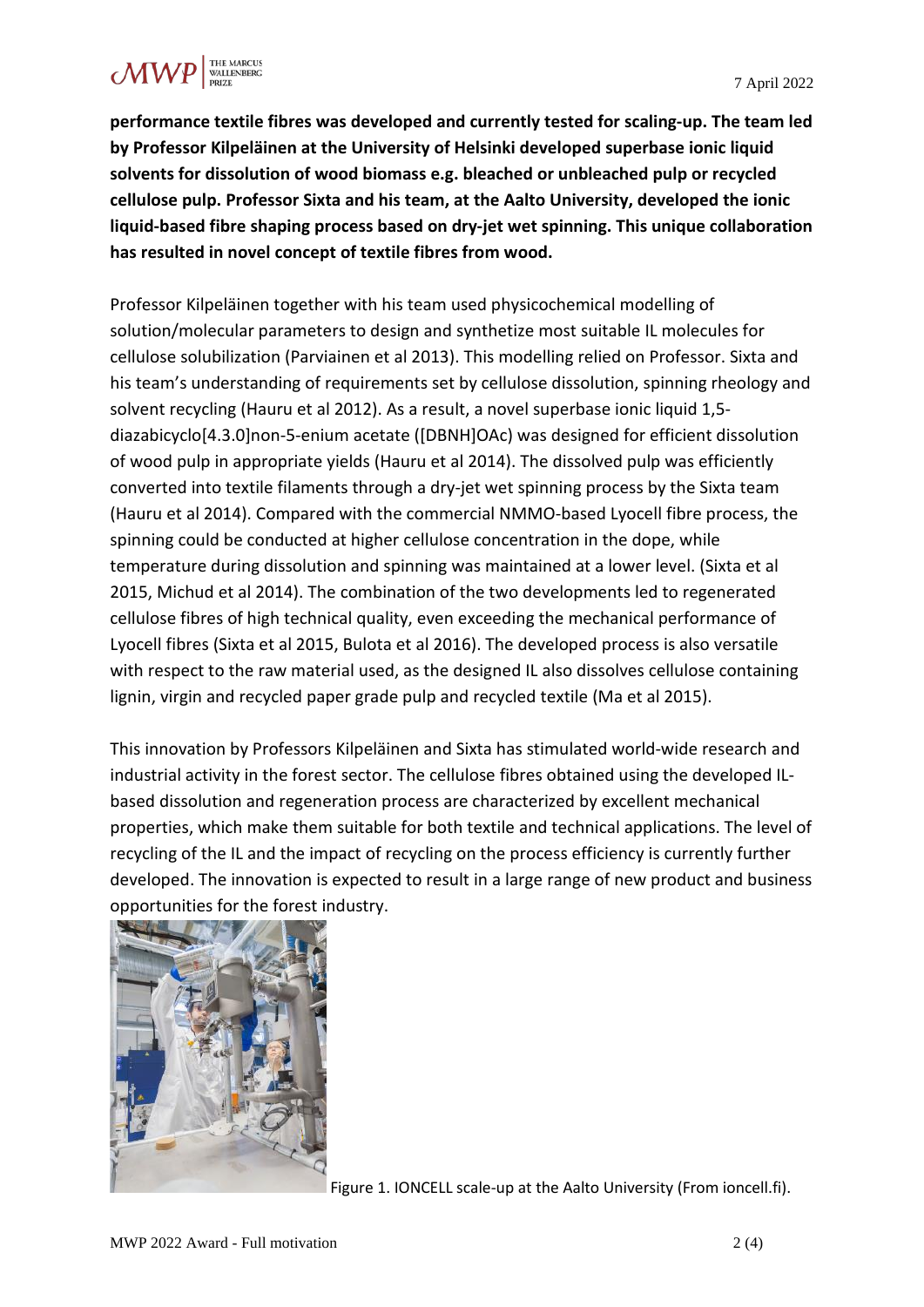

#### **Cited references**

- Bulota, M., Michud, A., Hummel, M., Hughes, M., and **Sixta, H.,** (2016). The effect of hydration on the micromechanics of regenerated cellulose fibres from ionic liquid solutions of varying draw ratios. *Carbohydrate Polymers* 151:1110–1114.
- Hauru, L.K.J., Hummel, M., King, A.W.T., **Kilpeläinen, I.**, and **Sixta, H.** (2012). Role of solvent parameters in the regeneration of cellulose from ionic liquid solutions. *Biomacromolecules* 13, 9, 2896–2905.
- Hauru, L.K.J., Hummel, M., Michud, A., and **Sixta, H.** (2014). Dry jet-wet spinning of strong cellulose filaments from ionic liquid solution. *Cellulose* 21:4471–4481.
- Jedvert, K. and Heinze, T. (2017). Cellulose modification and shaping a review. *J Polym Eng*; 37(9): 845–860.
- Laus, G., Bentivoglio, G., Schottenberger, H., Kahlenberg, V., Kopacka, H., Röder, T., and **Sixta, H**. (2005). Ionic liquids: current developments, potential and drawbacks for industrial applications. *Lenzinger Berichte*, 84, 71-85.
- Ma, Y., Hummel, M., Määttänen, A., Särkilahti, A., Harlin, A., and **Sixta, H.** (2015). Upcycling of waste paper and cardboard to textiles. *Green Chem.* ISSN: 1463-9262. DOI: 10.1039/c5gc01679g.
- Michud, A., King, A.W.T., Parviainen, A., **Sixta. H.,** Hauru, L.K.J., Hummel, M., and **Kilpeläinen, I.** (2014). International Patent WO 2014162062A1 Process for the production of shaped cellulose articles.
- Parviainen, A., King, A.W.T., Mutikainen, I., Hummel, M., Selg, C., Hauru, L.K.J., **Sixta, H.** and **Kilpeläinen, I.** (2013) Predicting cellulose solvating capabilities of acid-base conjugate ionic liquids. *ChemSusChem*, 6, 11:2161–2169. https://doi.org/10.1002/cssc.201300143

Shepherd. H. (2019). [Thirst for fashion? How organic cotton delivers in a water-stressed world.](https://www.soilassociation.org/media/19674/thirsty-for-fashion-soil-association-report.pdf) Soil Association.

- **Sixta, H.**, Michud, A., Hauru, L.K.J, Asaadi, S., Ma, Y., King, A.W.T., **Kilpeläinen, I.**, and Hummel, M. (2015). Ioncell-F: A high-strength regenerated cellulose fibre. *Nordic Pulp and Paper Research Journal*, 30 (1), 43- 57.
- [Swatloski,](https://pubs.acs.org/action/doSearch?field1=Contrib&text1=Richard+P.++Swatloski) R.P., [Spear,](https://pubs.acs.org/action/doSearch?field1=Contrib&text1=Scott+K.++Spear) S.K., [Holbrey,](https://pubs.acs.org/action/doSearch?field1=Contrib&text1=John+D.++Holbrey) J.D., and [Rogers,](https://pubs.acs.org/action/doSearch?field1=Contrib&text1=Robin+D.++Rogers) R.D (2002). Dissolution of cellulose with ionic liquids. *J. Am. Chem. Soc.* 124, 18, 4974–4975. [https://doi.org/10.1021/ja025790m.](https://doi.org/10.1021/ja025790m)

## **Ilkka Kilpeläinen**



Professor Ilkka Kilpeläinen, was born in 1963 in Finland. He received his PhD in Organic Chemistry in 1993 at the University of Helsinki. In 1995 he was appointed docent degree in organic chemistry at the University of Helsinki and in 2003 in structural chemistry at the University of Oulu in Finland. Kilpeläinen was professor in chemistry at the University of Oulu, Finland, during the period between 2001 and 2003. Since 2003 he has been professor and of Organic Chemistry at the University of Helsinki. He has a strong

background in biopolymers (protein structure and dynamics, lignin chemistry, wood chemistry) and nuclear magnetic resonance (NMR) spectroscopy. Before joining the University of Helsinki, he was the head of the National NMR lab and was based at the University of Oulu.

His current interests are in the design of ionic liquids for biomass processing, the chemistry and structure of lignin and cellulose chemistry. He is also Chairman of the board for Liuotin Group Oy, a development spin-off dedicated to scale-up ionic liquid production.

Professor Kilpeläinen has published 225 scientific articles and he is cited 7039 times. He is working with new types of solvents that are highly interesting in the area of organic chemistry and has designed novel types of ionic liquids that are effective to dissolve cellulose.